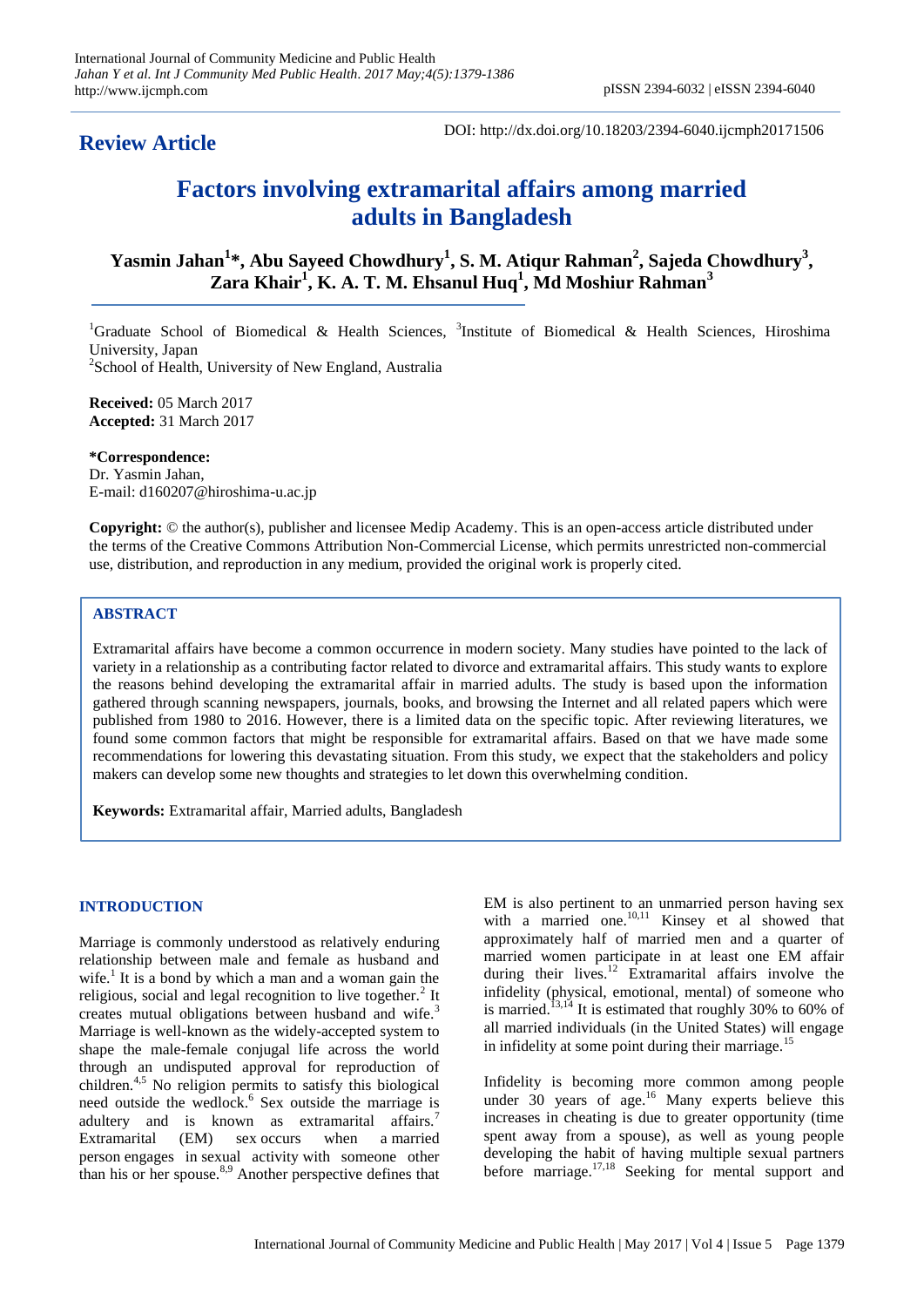pleasure to a person because of lack of variation in married life is a leading cause of an increase in the extramarital affair.<sup>19,20</sup> It indicates to pertinence of a strong correlation between individual desires and they are being engaged into diversified sexual or similar experiences, rather than the uncommitted ones.<sup>21</sup> This incidence can be identified as an outcome of perceived reverberation that finally results in attempts to break any feeling of conjugal life related mental fatigue.<sup>22</sup> Now-aday, extramarital affairs have become a common marriage problem.<sup>23</sup> Any grimy marital status can also be entitled as "extra-marital" affair that has knocked down the balanced relationship of a married couple.<sup>22,24</sup> Bassard defined a marital problem (problematic marriage) as a breakdown in the communication among couples, which results in constant verbal argument, physical aggression, psychological, emotional and physical separation.25-27 All of these may lead to an end in divorce.<sup>28</sup> Unfaithful association of a married individual finally results into a longer period illegitimate love relationship, to say specifically, an extramarital affair.<sup>29,30</sup>

An extramarital affair is related to a kind of sex problem and has been identified as one of the problems in marital relationship.<sup>31</sup> Several types and variations in extramarital affairs has been identified, for example, one night affair, emotional outbreak affair, emotional sexual affair, sexual addict affair. $32,33$  Due to failure in fulfilling specific conjugal life demands, related factors affect the marriage relationship and can transpire an extramarital affair.<sup>34,35</sup> Some factors are expectation gap, difference of opinion and psychological deprivation, break in communication, sexual incompatibility, unemployment, childlessness, differences in interest, age at marriage.<sup>36</sup> Olavinka has highlighted the possibility of transpiring a knockdown in the balance of marriage relationship due to appropriate level and amount of communication between the married couple.37,38 Incongruity in sexual demand satisfaction is among other causes of promoting marital instability.<sup>39</sup>

The widespread impacts of extramarital affair are undoubtedly unexaggerated considering the deep-seeded influence upon every single member of the family of the individual.<sup>40</sup> However, a problem is best solved when the root causes are discovered and dealt with proper consideration.<sup>41</sup> Recognizing importance of each-other's choice is one of the most significant capabilities for resolution of problems induced by the extramarital affair.<sup>42,43</sup> Until now, there is very limited study of these issues. Now-a-day, percentage of divorce, violence, suicide such kinds of family discord is increasing among the developing countries like Bangladesh.<sup>44</sup> Somehow extramarital affair can be a contributing cause for such  $k$ ind of activities.<sup>45,46</sup> We need to find out the causes, which are accountable for this kind of activities. This study wants to review the factors are responsible for extramarital affairs among married adults in Bangladesh.

# **LITERATURE REVIEW**

Extramarital affairs have received some scholarly attention now-a-days.<sup>47</sup> According to the latest data from the National Opinion Research Center's General Society (NORCGS) survey was published on The Atlantic magazine (American Journal) that, the percentage of wives having affairs almost 40% during the last two decades to 14.7% in 2010, while the number of men admitting to extramarital affairs held constant at 21 percent, results vary by age.<sup>48</sup> Among Baby Boomers, age 49-66, 29% of males and 16% of females admitted to adultery. This is probably close to the lifetime rate, and perhaps differs by generation as well.<sup>49</sup> The National Health and Social Life Survey (NHSL) found that 4% of married men, 16% of cohabiting men, and 37% of dating men engaged in acts of sexual infidelity compared to 1% of married women, 8% of cohabiting women, and 17% of women in dating relationships.<sup>50</sup>

According to The Journal of Couples & Relationship Therapy, about 45-55% of married women and 50-60% of married men engage in extramarital sex at some time or another during their relationship.<sup>51</sup> A Study of Married Individuals Seeking to Have an Extramarital found in one survey, 27.2% of first time married men and 22.9% of first time married women were having an extramarital affair at the time of survey and in another study, 32.9% of first time married women had at least one affairs during their married lives.<sup>21</sup> Shirley Glass, a family therapist, found that 46% of unfaithful wives and 62% of unfaithful husbands had affairs with someone at work in her 20-year practice. $32$  The effective factor in women's tendency toward extramarital relationships was the role of moral intelligence as a mediating factor. This study was conducted in Iran and found that there was a significant relationship between integrity and extramarital relationships. $52$  A group of sociologists recognized three different categories of extramarital affairs as emotional involvement without sexual intercourse, only sexual without emotional involvement and both emotional and sexual involvement.<sup>53</sup>

According to the findings of quite a number of surveys within the national level, 56% male partners among married couples have been identified as involved in extramarital sex.<sup>54</sup> Maccabe attempted to establish a hypothesis that the fulfillment of basic needs for sustaining both intimacy and responsible companionship rather than opting for only the individual has a greater impact on increasing breakup in marriage bonding and to give up mutual responsibilities.<sup>55</sup> Individual's tendency of drawing sympathetic attention has highly significant and potential positive correlation with extramarital relationship in this region, also, noteworthy association was not observed in other regions.<sup>52,56</sup>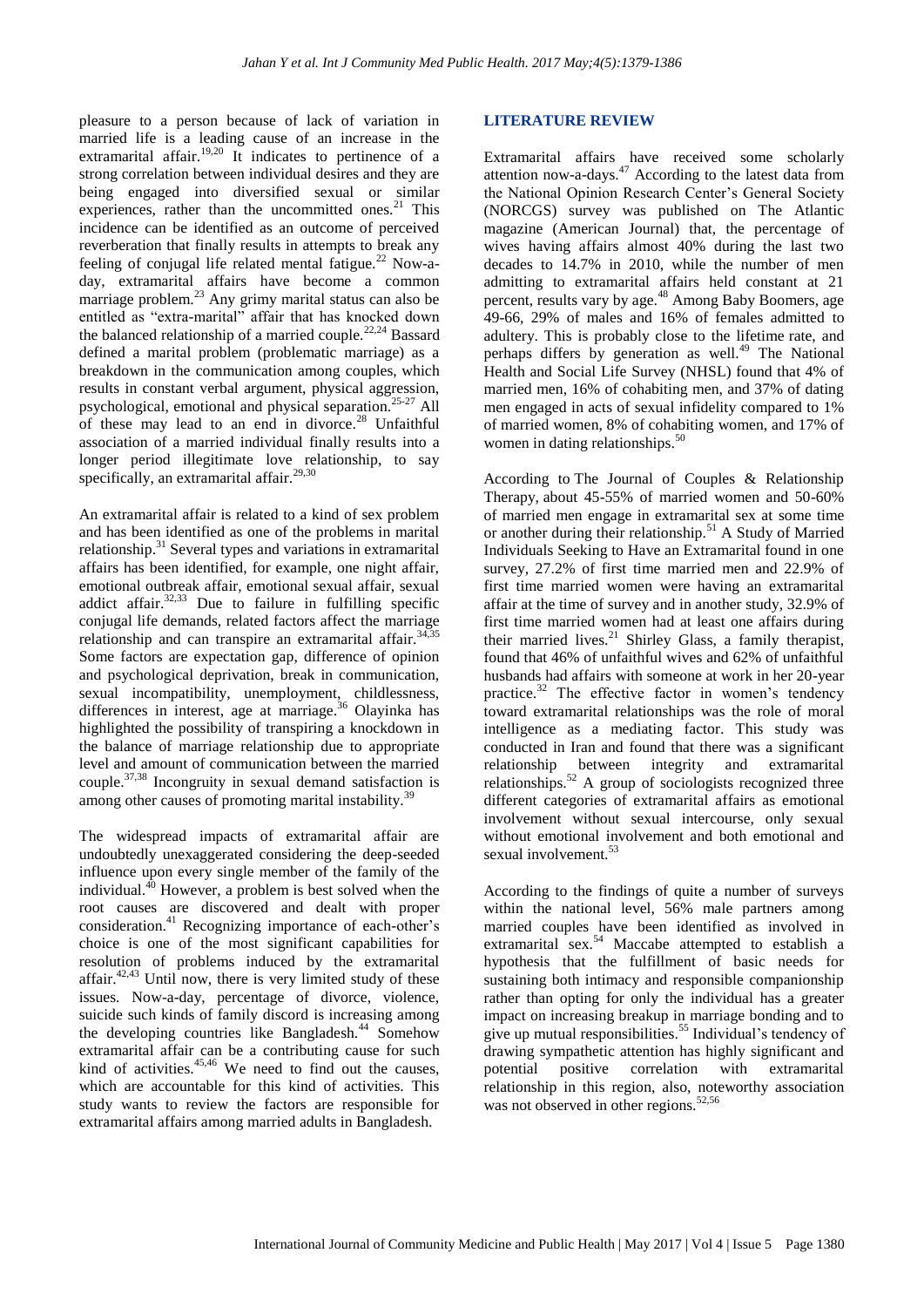## **METHODOLOGY**

This paper is reviewed based on that papers which were published from 1980 till now. This study is based upon the information gathered through scanning newspapers, journals, books, and browsing the internet. A total 760 article were identified within our database search. After reviewing the abstract and removing duplicate publications, 100 full text articles were reviewed. Out of these articles 54 met the inclusion criteria. In this study, we tried to explore the linkages between extramarital affairs and the related factors, which are responsible for that issue. All the participants were married and also involved in extramarital affairs. After thoroughly reviewing the literatures, we found some common causes, which can be responsible for extra marital relationship. After reviewing, we think these factors can be accountable for extramarital relationship for Bangladesh and as well as other developing scountries.

#### *Marriage*

It is the state of being united to a person of the opposite sex as husband or wife in a consensual and contractual relationship recognized by law we considered as marriage.<sup>57</sup> Formally arranged marriage goes through various experiences, thus requires careful handling of all the situations with patience and good understanding with related people which often become hampered.<sup>58</sup> Another thing is people who marry in their early 20s would most likely have achieved some level of stability and social standing by their mid-30s. An interesting phenomenon is the deprivation of teenage relationship experience.<sup>59</sup> This perceived feeling makes an individual careless enough to fall into an extramarital affair.<sup>58</sup>

#### *Sex*

Sex is perhaps one of the most important reasons, and it is an amalgamation of love and passion between two people. After a certain period, sex can become monotonous and if there is a lack of desire, passion, and romance in the relationship, then it may drive the person to seek it with someone else. Individuals with less selfcontrol and deeper dissatisfaction of sexual desire have the common reason of intense sexual addiction to opposite sex as a fact of searching for extramarital relationship.<sup>58</sup>

#### *Married for the wrong reasons*

Many people enter marriage for the wrong reasons like pressures from family and society. After a point, many people agree to marriage without even getting to know each other. High priority in searching always the best for himself or herself by an individual is another potential factor of causing extramarital relationship. Regardless of the justification, even after being married, this poor tendency often creates emptiness to fill up which the individuals immediately get attracted to another person meeting their expectation and ultimately their previous relationship ends up.<sup>58</sup>

#### *Becoming parents*

Newcomer parents experience rapid but practical changes in terms of pursuing responsibilities, changes in precedence order, time sharing, etc. The new environment requires tremendous efforts from the mother. Hence, incidences can be found where the male person may have perceived feeling of deprivation with less attention in terms of importance and can be driven to the involvement in extramarital affair in case of less consideration from the women.<sup>58</sup>

#### *Physical dissatisfaction*

It is the most penetrating issue for married persons' involvement in extramarital affair since fulfillment of sexual satisfaction remains as a key phenomenon to sustain physical relationship. Lack of sexual satisfaction ultimately causes expectation gap and married female were found highly sensitive to this issue in several previous studies. The same things can happen in case of male persons in terms of their desire to fulfill sexual discontent through making a new affair and procuring a more responsive partner.<sup>58</sup>

# *Career advancement*

Discord regarding the question of career and financial establishment is another pathetic reason but reality. It hampers economic solvency of a married couple and intensifies mismanagement of family finance issues triggering the onset of a continuous wrangling. After the effect of this volatile situation surely does not help the mutual cognitive understanding, as it constantly pressurizes the financial stability of the married couple. Long term impact of this issue creates acute scenario with severe conflict of intrinsic remorse and loyalty.<sup>58</sup>

## *Need for excitement*

Human instinct is quite immeasurable, diversified, and it is impossible to fathom and predict the nature and depth of any desire. A result of which is the outbreak of an extramarital affair through searching for the opportunity of removing boredom, exhaustion as well as for recreation.<sup>58</sup>

## *No common interests*

The role of negotiation and respect for each other's choice has no alternative to sustain peaceful coexistence in pursuing the conjugal life responsibilities. Any failure to recognize this fact and doing accordingly cause distortion the mutual interest and a sharp cut down in the personal time spending which can lead towards development of an extramarital affair after a certain period of time.<sup>58</sup>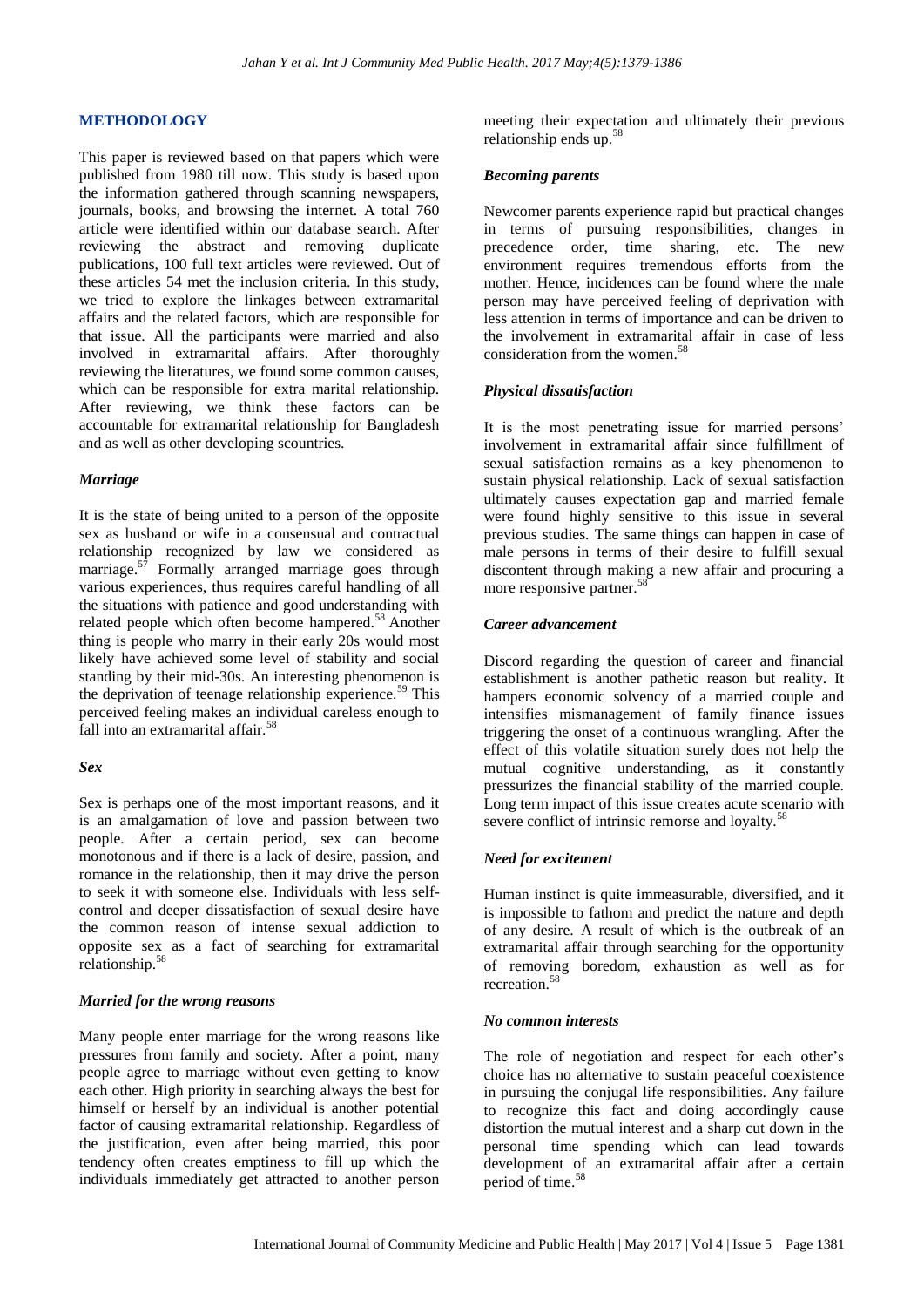# *Self-esteem problems*

Perceived recognition about self-esteem and cognition about individual's own behavioral aptitude requires balance to maintain sound level of personal judgment. The apparent deprivation of being less or least loved by own husband or wife is a powerful phenomenon and can be easily driven by the feeling of deprivation of companionship and love from partner. Psychological deprivation is not an abstract phenomenon. Therefore, it is not possible to improve mental condition without positive conscience of the individual to overcome the threat of extramarital affair involvement. $60$ 

## *Social network*

The anonymity and easy availability of online dating now result in many more spouses looking for love outside marriage.<sup>61</sup> In accordance with a recent survey of the American Academy of Matrimonial Lawyers (AAML), for the last five (5) years, an astonishing scenario has been observed by the nation's 81% top divorce attorneys claiming that the easy availability of individual identity and contact in social media is the key promoter behind the rapid increase in divorce rate. Here Facebook remains as the undisputed pioneer with an awful 66% contribution to the online divorce evidence, according to the original source. Like Facebook, there are so many social websites where married persons can express themselves and seek for an extramarital relation.<sup>62</sup>

## *Other issues*

Other factors instigating individual tendency of searching for compassionate love are as follows: i) opportunity to live together even after being committed in a marriage; ii) midlife crisis as a period of psychological stress occurring in middle age (this shapes individual thought to be triggered by a physical, occupational, or domestic event); iii) concerns related to natural deterioration of physical condition (this can cause significant and sometimes unwanted accidental changes in life).<sup>60</sup>

## **DISCUSSION**

The extra-marital affair is one of society's unrecognized relationships.<sup>63</sup> It exists somewhere between the shadows of disapproval and the limelight of prurient speculation.<sup>64</sup> It depends on some common factors which researchers are thinking to be responsible for extramarital affairs among couples; gender, age, religion, educational qualification and other factors of the respondents influenced their perception positively.<sup>22</sup> According to the common social perspective of Bangladesh communities where relationships outside marriage and sudden divorce are becoming more frequent throughout the recent years, the phrase "extramarital affair" is quite undermined.<sup>65</sup> Rather than putting attention, there are even evidences of making troll with it which can occur acute negative downfall in the mass social beliefs and community values

considering the fact as a very ordinary social phenomenon. It's an undeniable fact that tendency of taking any serious social issue a waffle.<sup>66</sup>

Once upon a time, a person might be thought is that true? Can an intimate medium cause someone to betray their husband and wife?<sup>67</sup> But now-a-day it happens frequently and few people are interested to find out the reasons behind it.

There are few studies conducted in Bangladesh like extramarital affair and family discord, and the related problems. However, till now, there is no vibrant data concerning factors responsible for extra marital issues in Bangladesh.

Diversified negative impacts aroused from extramarital affair collapse the foundation of mutual trust and faith in terms of social, family and personal relationship.<sup>68</sup> This unrecoverable damage of trust and faith in eternal relationships is the core reason behind the rapid increase in the divorce rate of Bangladesh.<sup>69</sup> Resilience and negligence to this downfall is quite suicidal as the collapse of any social value or belief or norm gradually takes an epidemic form. Family values are the root learning for children. Most importantly, children have the highly sensitive psychology and cognitive perception. Therefore, any conflicts in their learning or discrepancy of values in the social application permanently damage their adherence to the norms. $4$  On the contrary, a child being a victim of impacts of parents' extramarital affair related breakup may be driven by acute psychological disorder if not properly taken care of them. $\frac{70}{10}$  The human society has been evolved through the social values and marriage vow stands based on these grounds; therefore, even after considering the hazardous impacts upon children and greater interest of the family, it becomes very difficult for the couple to forgive the convicted partner.<sup>71</sup> One very definite outcome is the breakdown of a conjugal relationship chain with sexual abstinence and discomfort to become sexually involved with the partner.<sup>4</sup>

In Bangladesh, approximately 90 percent population is Muslim and the remaining ten percent of the people are Hindu, Christian and Buddhist. The beliefs of these religions strongly criticize extramarital sexual activity not only that Islam strongly prohibited doing extra marital relation or sex among the same sex and indeed the true expression of sexuality. As Bangladesh is a Muslim country, Islam regards sex within marriage as one of the good things of life.<sup>4</sup>

# **CONCLUSION**

Insights from the past researches regarding extramarital affairs have elaborately illustrated the catastrophic impacts from individual up to the broader level of society and social relationships. Extreme outcome of an extramarital affair can be the suicidal attempt of the deceived partner, which can never be taken as a usual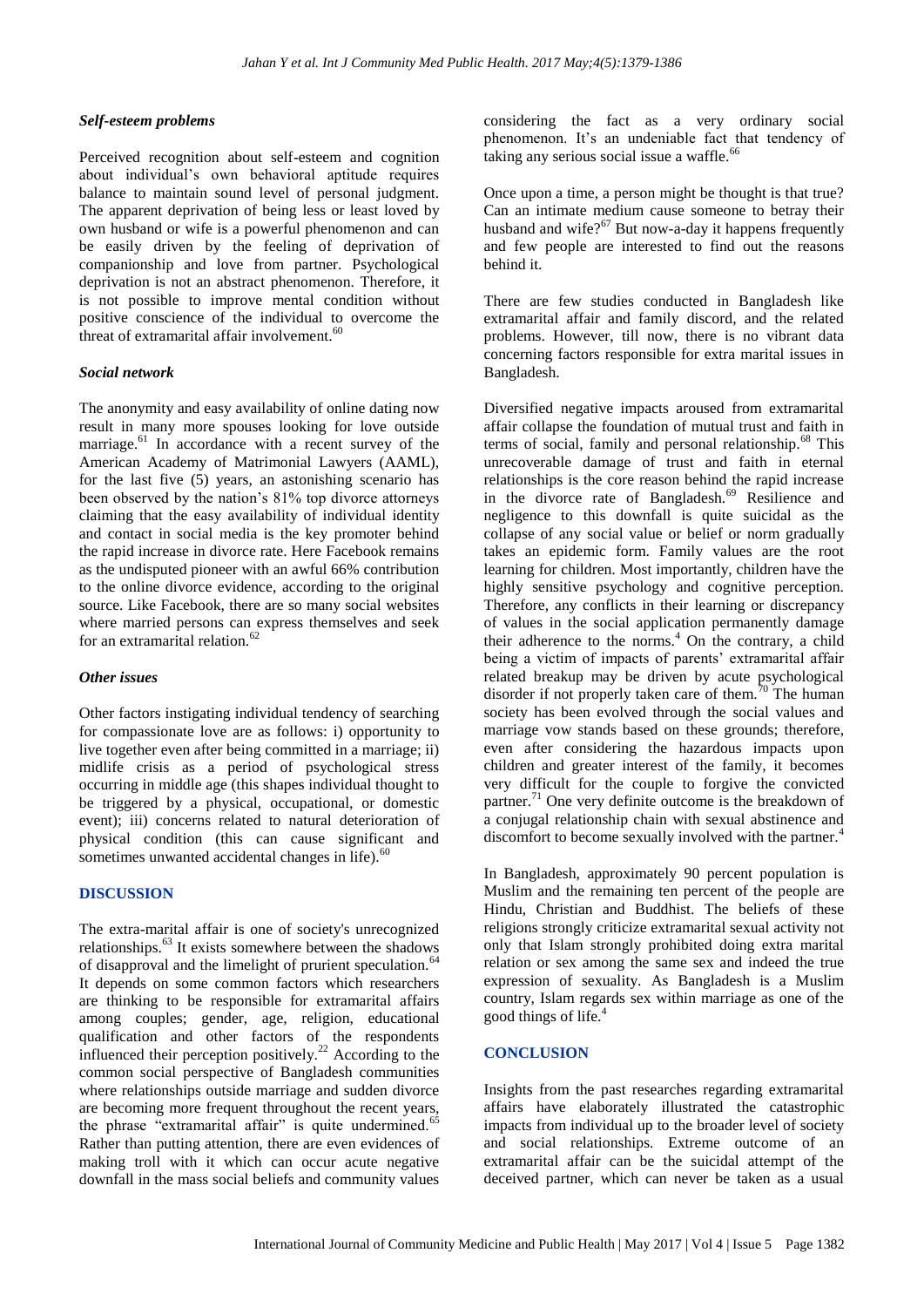incidence. An extramarital affair not only negatively impacts moral and psychological development but also has the chances of developing sexually transmitted diseases. There are a lot of factors responsible for developing extramarital relationship. To uproot this social epidemic, raising awareness among every member of the society is very important starting from the adolescent age group to establish a concrete understanding at the very early life regarding the widespread future threats of the extramarital affair. For individuals already involved in such affairs, after identification of the common factors, recovery guidance through step-by-step family counseling has significance to revitalize the distorted trust considering the future of them and their children. As a concentric effort, counselors have to try utmost for the best utilization of human values to reconstruct the shattered faith among the family members emphasizing on the fact that, forgiving brings more peace than painful separation.

# **RECOMMENDATIONS**

The Wedlock is a universally accepted ancient revered association of men and women that aims at establishing mutual responsibilities and compulsion to maintain the social structure. To eradicate the incidence of extramarital affairs the following recommendations can be applicable:

- 1. Psychologists and counselors can design and organize mass media based awareness raising programs on various factors responsible for extramarital affairs through Counseling Association of Bangladesh. These programs can enlighten married couples and youngsters for appropriate learning aimed at keeping adherence to marriage related sexual obligations and challenges.
- 2.The similar approach can also be applied in the case of academic institutions to educate youths on family, sex and marital counseling. Therefore, enabling their minds to prepare for the responsibilities they are expected to perform when getting into marriage.
- 3.To educate married couples on the effects of extramarital affair in their married life, open discussion sessions, workshops, and seminars can be arranged.

Bangladesh, with the highest portion of population being Muslims, religion and religious practices can make greater contribution to put an end to extramarital affairs. When both the spouses will be able to achieve strong adherence to religion and strict practices, then their religious obligations will question their soul and keep them away from disloyalty.

*Funding: No funding sources Conflict of interest: None declared Ethical approval: Not required*

# **REFERENCES**

- 1. Elizabeth B. Marriage and Domestic Partnership. Stanford Encyclopedia of Philosophy 2016. Available from: https://plato.stanford. edu/entries/ marriage/ Accessed on 23 January 2017.
- 2. Little W. Marriage and Family. In: Vyain S, Scaramuzzo G, Cody-Rydzewski S, Griffiths H, Strayer E, Keirns N, McGivern R, editors. Introduction to Sociology, 1st Canadian edition, Open Stax College; 2013: 14.
- 3. Knows J. Family Law: Rights and Obligations between Husband and Wife. Word press blog 2014. Available at https://juanknows.wordpress. com/2014/08/04/ family-law-rights-and-obligationsbetween-husband-and-wife/. Accessed on 4 February 2017.
- 4. Helal MA. Extra marital affair and family discord: Way-out in Islam. IJIT. 2013;2(2):35-44.
- 5. Nyanungo H. Female husbands without male wives: Women, culture and marriage in Africa. Open Society Initiative for Southern Africa 2014. Available at http://www.osisa.org/buwa/ regional/female-husbands-without-male-wiveswomen-culture-and-marriage-africa. Accessed on 9 February 2017.
- 6. Walshe MC. Buddhism and Sex. English Sangha Trust, Dhammpadipa, London NW3; 2006. Available at http://www.accesstoinsight.org/ lib/authors/walshe/whee l225.html. Accessed on 4 March 2017.
- 7. Sprinkle P. Does the bible really prohibit sex outside of marriage? Preston Sprinkle 2016. Available at http://www.prestonsprinkle.com/ blogs/theologyintheraw/ 2016/9/14/does-the-biblereally-prohibit-sex-outside-of-marriage. Accessed on 1 March 2017.
- 8. Encyclopedia. Marital Sex Beliefs about marital sexuality. International Encyclopedia of Marriage and Family 2003. Available at www.encyclopedia.com/reference/encyclopedias-almanacs-transcripts/marital-sex. Accessed on 12 January 2017.
- 9. Macmillan Education. Fidelity, infidelity and marriage problems. Macmillan Dictionary 2009. Available at http://www.macmillandictionary. com/thesaurus- category/british/fidelity-infidelityand-marriage-problems. Accessed on 2 March 2017.
- 10. Abugideiri SE. Seeking tranquility. ISNA Islamic Horizons Magazine 2008. Available at https://www.isnamatrimonials.net/articles/detail/29. Accessed on 15 January 2017.
- 11. Houdmann SM. If an unmarried couple has sex, are they married in God's eyes? GotQuestions.org 2016. Available at https://www.gotquestions.org/sexequal- marriage.html Accessed on 19 January 2017.
- 12. Kinsey A, Pomeroy W, Martin C, Gebhard P. Sexual Behavior in the Human Female. Philadelphia, USA: Saunders; 1953.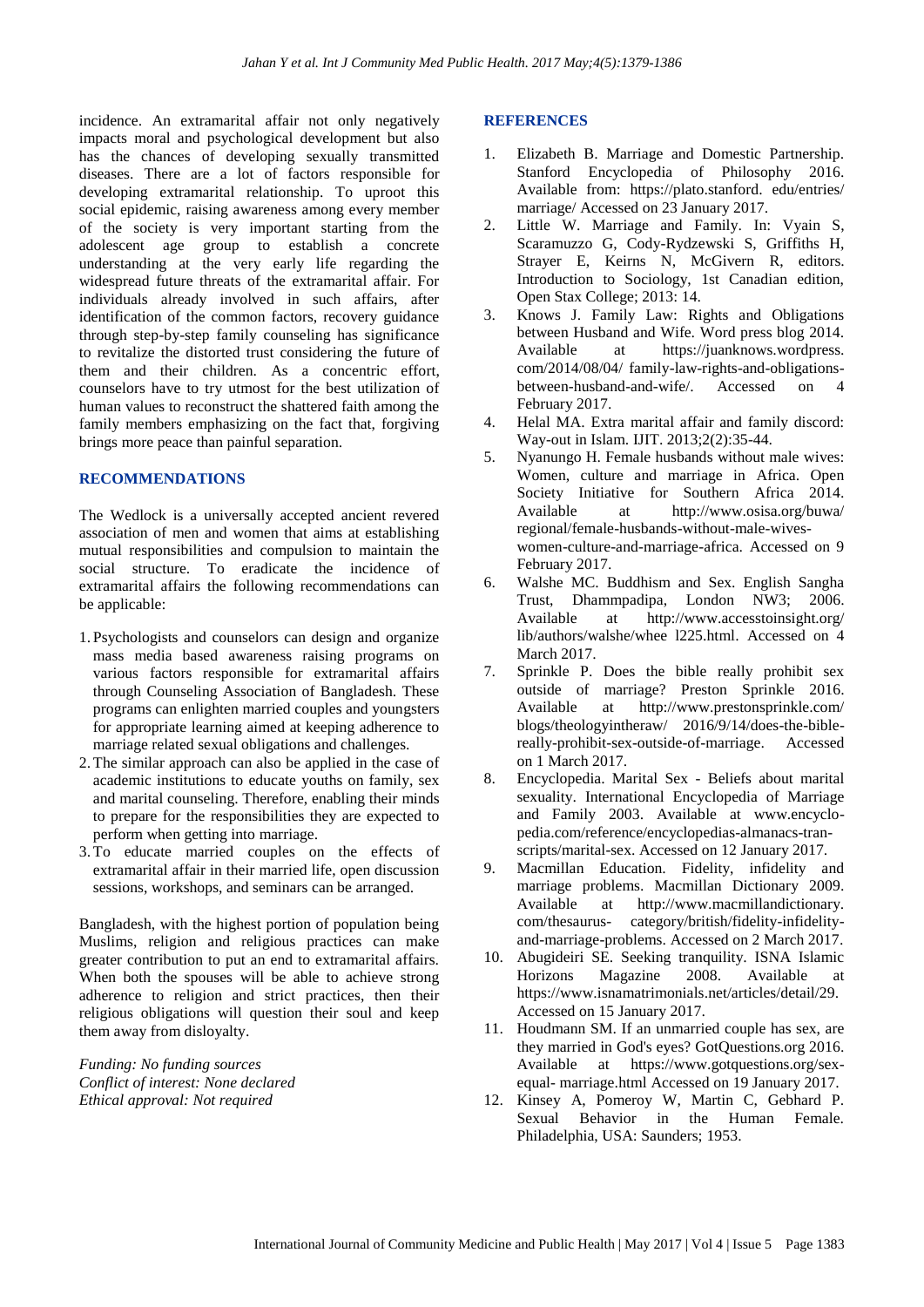- 13. Bielski Z. The truth about infidelity: Why researchers say it's time to rethink cheating. The Globe and Mail 2016. Available at http://www.theglobeandmail.com/life/relationships/ the-truth-about-infidelity-why-researchers-say-itstime-to-rethink-cheating/article28717694/. Accessed on 10 January 2017.
- 14. Johnson S. The Secret World of Emotional Affairs: Key facts about emotional affairs. Marriage Wellness Institute 2011. Available at http://www.goasksuzie.com/the-secret- world-ofemotional-affairs. Accessed on 11 January 2017.
- 15. Buss DM, Shackelford TK. Susceptibility to infidelity in the first year of marriage. J Res Personality. 1997;31(2):193-221.
- 16. Davidson J. Once a Cheater, Always a Cheater & other Clichés: Myth or Fact? 2016. Available at http://joydavidson.com/portfolio/once-a-cheateralways-a-cheater-other-cliches-myth-or-fact/. Accessed on 14 January 2017.
- 17. Koutonin MR. It's Valentine's Day: Are You Being Cheated On? Silicon Africa 2013. Available at http://www.siliconafrica.com/its-valentines-day-areyou- being- cheated-on/. Accessed on 19 January 2017.
- 18. Whitbourne SK. The Lingering Psychological Effects of Multiple Sex Partners. Psychology Today 2013. Available at https://www.psychologytoday.com/blog/fulfillment-any-age/201304 /the-lingering-psychological-effects-multiple-sexpartners. Accessed on 21 January 2017.
- 19. Hodgson N. Bipolar disorder and sex: It's time to talk about this emotional minefield. The Telegraph 2014. Available at http://www.telegraph.co.uk /women/sex/112166 29/Bipolar-disorder-and-sex-Its-time-to-talk-about-this-emotionalminefield.html. Accessed on 1 January 2017.
- 20. Fagan PF. The effects of pornography on individuals, marriage, family, and community. Available at https://www.movieguide.org/newsarticles/the- effects-of-pornography-on-individualsmarriage-family-and-community.html. Accessed on 9 January 2017.
- 21. Smith C, Hall R and Daigle J. Monotony in Monogamy: A Study of Married Individuals Seeking to Have an Extramarital. Am J Psycho Res. 2010;6(1):97-102.
- 22. Ogwokhademhe M, Ishola CA. Factors responsible for extramarital affairs as perceived by married adults in Lagos, Nigeria. Problems of Psychology in The 21st Century. 2013;6:37-46.
- 23. Tucker M. Common Marriage Problems: The Extra-Marital Affair 2012. Mad about Marriage 2012. Available at http://www.madaboutmarriage .com/blog/common- marriage-problems-the-extramarital-affair/. Accessed on 19 January 2017.
- 24. Styles R. An affair is usually a sign a relationship is in trouble... but a disturbing number of women believe affairs can actually save their marriage. Mail Online 2013. Available at http://www.dailymail

.co.uk/femail/article-2320687/Disturbing- numberwomen-believe-affairs-actually-SAVE-marriage. Html. Accessed on 11 January 2017.

- 25. Flood R. Communication Tools That Saved My Marriage. Family Life 2005. Available at http://www.familylife.com/articles/topics/marriage/s taying-married/ communication/5-communicationtools-that-saved-my-marriage. Accessed on 11 January 2017.
- 26. Sanghani R. When does an argument between lovers become domestic abuse? The Telegraph 2014. Available at http://www.telegraph.co.uk/women /womens-life/ 11251254/When-does-an-argumentbetween-lovers-become-domestic-abuse.html. Accessed on 2 January 2017.
- 27. Stosny S. Effects of Emotional Abuse: It Hurts When I Love. Psychology Today 2008. Available at https://www.psychologytoday.com/blog/ anger-inthe-age-entitlement /200808/effects-emotionalabuse-it-hurts-when-i-love. Accessed on 15 January 2017.
- 28. Wong B. All-End-All Marriage Mistakes That Lead to Divorce. The Huffington Post 2015. Available at http://www.huffingtonpost.com/2015/ 03/05/marriage-mistakes-that-lead-to-divorce\_n\_ 6795674.html. Accessed on 17 January 2017.
- 29. Divorce Statistics 2016. Latest Infidelity Statistics of USA. Available at http://www.divorcestatistics.info/latest-infidelity-statistics-of-usa.html. Accessed on 17 January 2017.
- 30. Bullock M. Sexless Relationships. ELLE 2013. Available at http://www.elle.com/ beauty/healthfitness/advice/a2450/sexless-relationships-394316/. Accessed on 12 January 2017.
- 31. Omarzu J, Miller NA, Schultz C, Timmerman A. Motivations and emotional consequences related to engaging in extramarital relationships. Int J Sexual Health. 2012;24(2):154-62.
- 32. Glass S. Introduction Not "Just Friend": Rebuilding Trust and Recovering Your Sanity After Infidelity. The Free Press 2003. Available from: https://www.shirleyglass.com/introduction.htm Accessed on 18 January 2017.
- 33. Word Press Blog. Affair Resources and Advice: Help for ending an affair, healing, and other notes from my personal wreckage. The Seven Types of Affairs 2013. Available at https://affairadvice. wordpress.com/2013/08/24/different-types-ofaffairs-yes-it-matters/#more-816. Accessed on 11 January 2017.
- 34. Parliament of Australia. Factors contributing to marriage and relationship Breakdown. Chapter 4; P53-65. Available at http://www.aph. gov.au/Parliamentary\_Business/Committees/ House of Representatives Committees?url=/laca/f amserv/chap4-1.pdf. Accessed on 7 January 2017.
- 35. The Times of India 2016. What my husband's extramarital affair taught me about love. Available at http://timesofindia.indiatimes.com/lifestyle/relationships/soul- curry/What-my-husbands-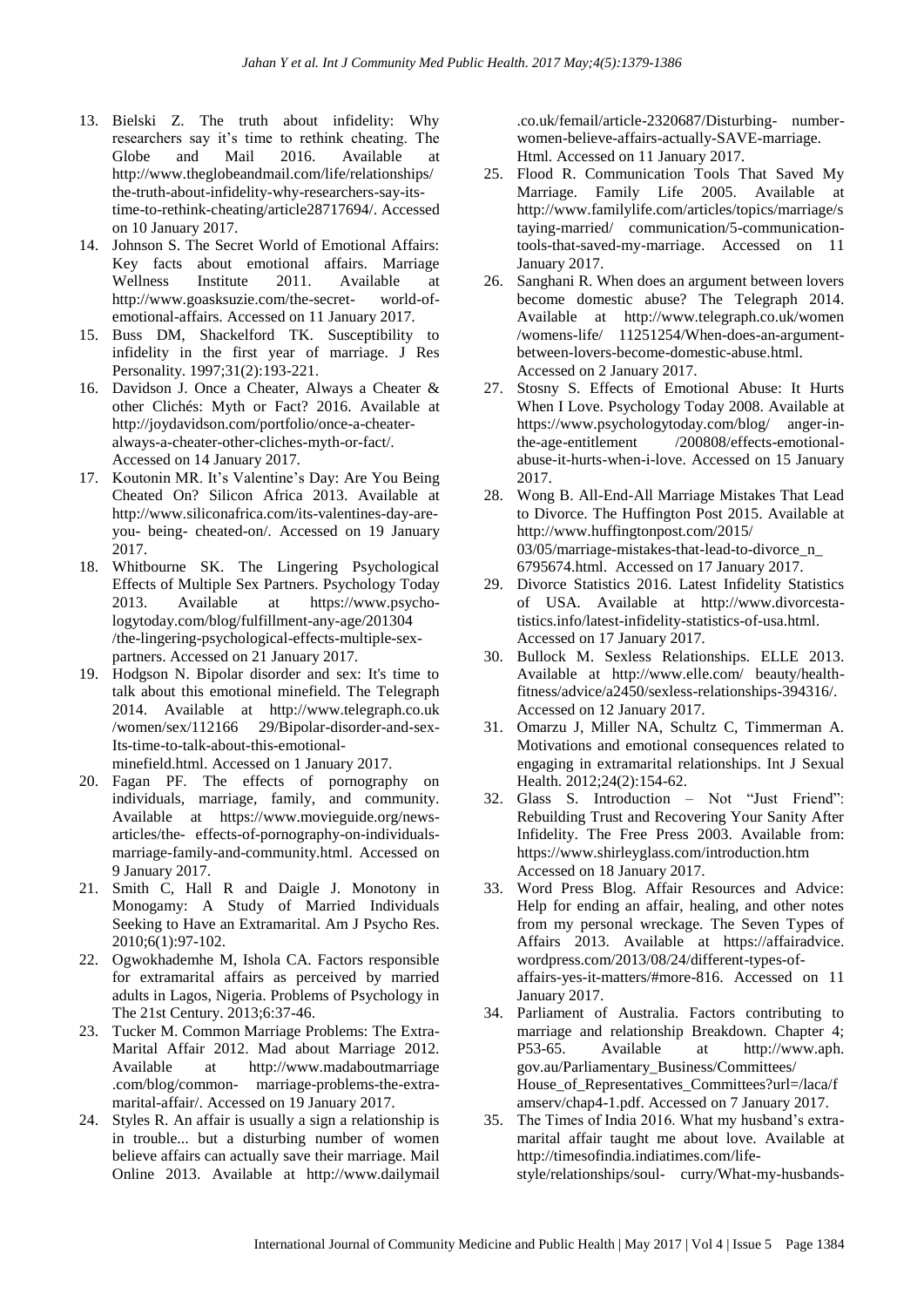extra-marital-affair-taught-me-about-

love/articleshow/54956925.cms. Accessed on 9 February 2017.

- 36. Earp BD, Sandberg A, Savulescu J. Natural Selection, Childrearing, and the Ethics of Marriage (and Divorce): Building a Case for the Neuroenhancement of Human Relationships. Philosophy & Technol. 2012;25(4):561–87.
- 37. Gottman J, Silver N. What Makes Marriage Work? It's how you resolve conflict that matters most. Psychology Today 2016. Available at https://www.psychologytoday. com/articles/199403 /what-makes-marriage-work. Accessed on 23 January 2017.
- 38. Reeves RV. How to Save Marriage in America. The Atlantic 2014. Available at https://www.theatlantic.com/business/archive/2014/02/how-to-savemarriage-in-america/283732/. Accessed on 21 January 2017.
- 39. Ziaee T, Jannati Y, Mobasheri E, Taghavi T, Abdollahi H, Modanloo M, et al. The Relationship between Marital and Sexual Satisfaction among Married Women Employees at Golestan University of Medical Sciences, Iran. Iran J Psychiatry Behav Sci. 2014;8(2):44–51.
- 40. Fair RC. A Theory of Extramarital Affairs. J Political Economy. 1978;86(1):45-61.
- 41. Heiser DR. Problem Solving: The Problem-Solving Framework. Reference for Bussiness. Available at http://www.referenceforbusiness.com/manag-ement/ Or-Pr/Problem-Solving.html. Accessed on 29 January 2017.
- 42. Smith JD. Modern Marriage, Men's Extramarital Sex, and HIV Risk in Southeastern Nigeria. Am J Public Health. 2007;97(6):997-1005.
- 43. Cupach WR, Canary DJ, Vuchinich S, Messman SJ. Conflict - Couple Relationships, Family Relationships, Parent-child Relationships. Marriage and Family Encyclopedia. Available at http://family.jrank.org/pages/315/Conflict.html. Accessed on 2 January 2017.
- 44. Trivedi JK, Sareen H, Dhyani M. Psychological aspects of widowhood and divorce. Mens Sana Monographs. 2009;7(1):37-49.
- 45. Hughes R. Does Extramarital Sex Cause Divorce? The Huffington Post 2012. Available at http://www.huffingtonpost.com/robert-hughes/doesextramarital-sex-cau\_b\_156750 7.html. Accessed on 9 January 2017.
- 46. Human Rights Watch. Domestic Violence: Cases of Domestic Violence. Available at https://www. hrw.org/reports/2000/tanzania/Duhweb-06.html. Accessed on 5 January 2017.
- 47. Ellwood-Clayton B. Unfaithful: Reflections of enchantment, disenchantment…and the mobile phone. Frank & Timme, Verlag für wissenschaftliche Literatur. 2006: 123-145.
- 48. Schonfeld Z. Wives are cheating 40% more than they used to, but still 70% as much as men. The Atlantic 2013. Available at https://www.theat-

lantic.com/national/archive/2013/07/wivescheating-vs-men/313704/. Accessed on 7 February 2017.

- 49. Walsh S. Everything you always wanted to know about infidelity but were afraid to ask. Hooking Up Smart 2013. Available at http://www.hookingupsmart.com/2013 /07/24/relationshipstrategies/thedefinitive-survey-of-infidelity-in-marriage-andrelationships/. Accessed on 2 February 2017.
- 50. Lalasz CB, Weigel DJ. Understanding the relationship between gender and extradyadic relations: The mediating role of sensation seeking on intentions to engage in sexual infidelity. Personality and Individual Differences. 2011;50(7):1079-83.
- 51. Atwood JD, Schwartz L. Cyber-Sex: The New Affair Treatment Considerations. J Couples & Relationship Therapy. 2002;1(3):37-56.
- 52. Bozorgi ZD, Zadeh SS. Effective factors in women's tendency toward extramarital relationships: the role of moral intelligence as a mediating factor. Int J Humanities Cultural Studies. 2016;3:711-21.
- 53. Zhang Y, Zhang Y. Extramarital Affairs in China: A Feminist Approach. Population Association of America 2007, Annual Meeting Program. Available at http://paa20 07.princeton.edu/papers/71430. Accessed on 20 February 2017.
- 54. Tsapelas I, Fisher HE, Aron A. Infidelity: when, where, why. IN WR Cupach and BH Spitzberg, The Dark Side of Close Relationships II, New York: Routledge; 2010: 175-196.
- 55. McCabe MP. Marriage: every bride's ambition satisfied? Sexual and Relationship Therapy. 2004;19(2):131-2.
- 56. Clark S. Extra-marital sexual partnerships and male friendships in rural Malawi. Demographic Res. 2010;22:1-28.
- 57. Baron D. The highest dictionary in the land? The Supreme Court and the definition of "marriage". The Web of Language and Technology 2013. Available at https://illinois.edu/blog/view/ 25/93323. Accessed on 4 February 2017.
- 58. The Times of India. Twelve reasons why people have extramarital affairs. Huffington Post 2015. Available from: http://timesofindia.indiatimes.com/ life-style/ relationships/ love-sex/12-reasons-whypeople-have-extramarital-affairs/articleshow/ 47418028.cms. Accessed on 7 February 2017.
- 59. National Healthy Marriage Resource Center 2008- 2017. Too young to get married? See what the experts say. Available at http://www.twoofus.org/educational- content/articles/too-young-toget-married-see-what-the-experts-say/index.aspx. Accessed on 2 February 2017.
- 60. Ashwini A. Causes and Effects of Infidelity. Infojug 2008. Available at http://www.infojug.com /familyarticles/causes-and-effects-of-infidelity.html. Accessed on 11 February 2017.